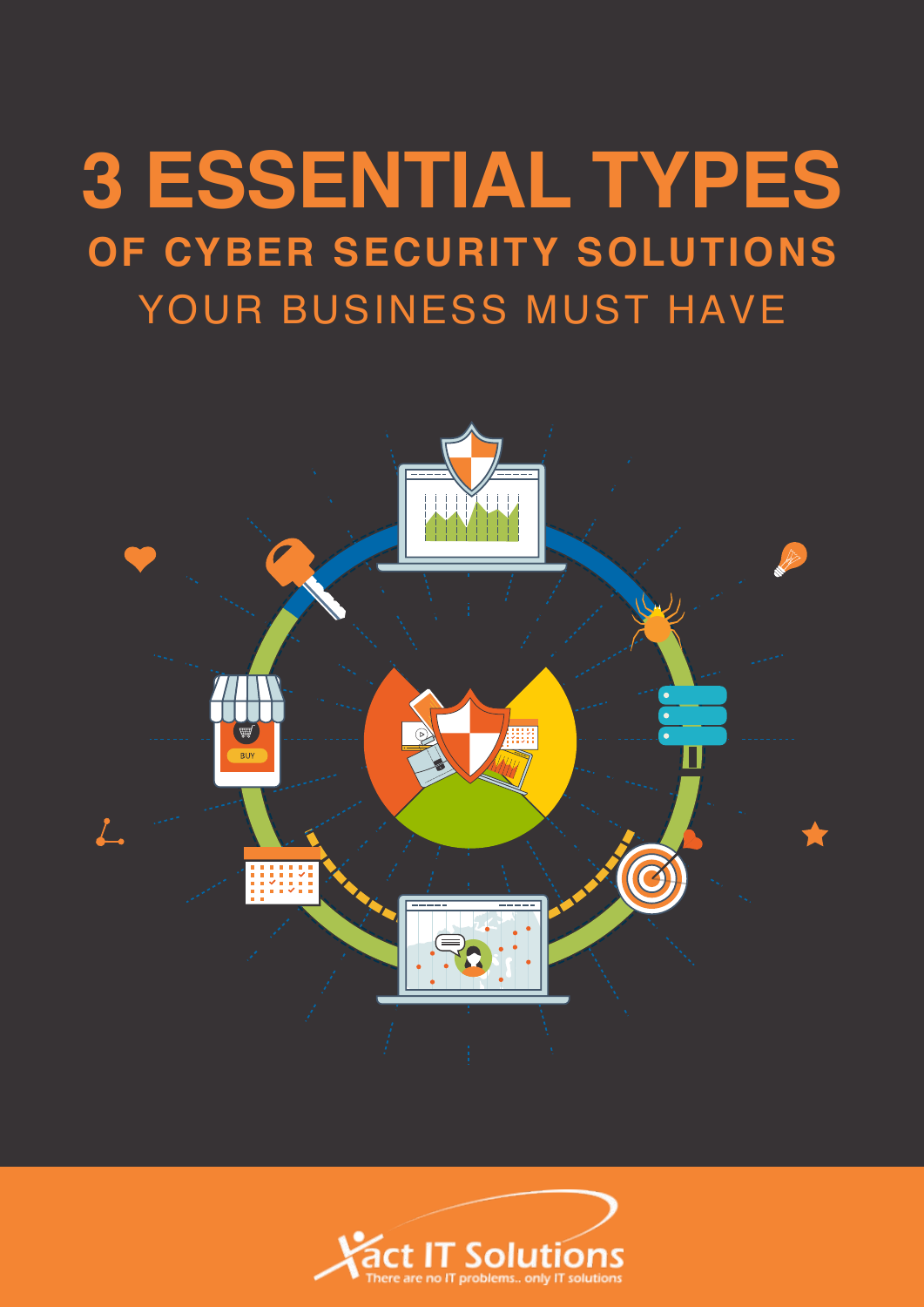## **3 ESSENTIAL TYPES**

**of cyber security solutions your business must have**

## **TABLE OF CONTENTS**

| How did we go from relatively harmless computer<br>worms in the '80s to the ransomware of today? |   |
|--------------------------------------------------------------------------------------------------|---|
| A modern approach to cyber security                                                              |   |
| <b>Perimeter security</b>                                                                        | З |
| Intranet security                                                                                |   |
| Human security                                                                                   |   |
| How to expertly join all three approaches                                                        |   |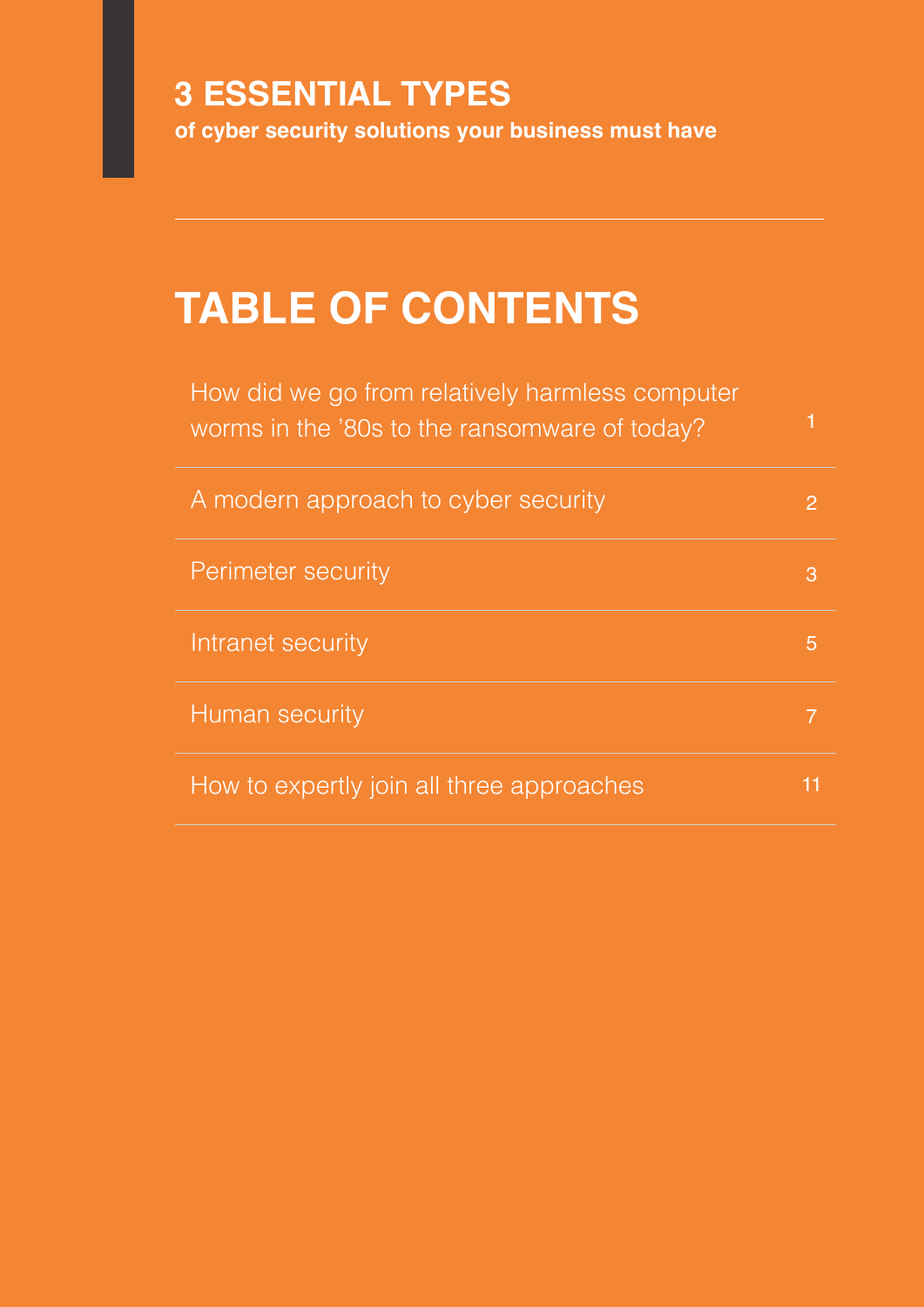## <span id="page-2-0"></span>**How did we go from relatively harmless computer worms of the '80s to the ransomware of today?**

## As always, it's all about money

The first truly historic cyber security event happened in 1988 when a curious grad student crafted a couple dozen lines of programming code to get an idea of how many computers were connected to the internet. Robert Morris released his self-propagating software onto a version of the internet far different from what we know today.

Morris's "worm" encountered almost no security barriers and spread so far, so quickly that the entire internet slowed to a fraction of its normal speed. In 1988, the footprint of the internet encompassed only around 60,000 computers -- 10% of which crashed as a direct result of the world's first global cyber "attack."



What followed was a tumultuous decade of never-ending cybersecurity threats that didn't seem to be motivated by anything other than vandalism. Although slightly different from Morris's worm, computer viruses like ILOVEYOU found new and innovative ways to wreak havoc on the internet.



1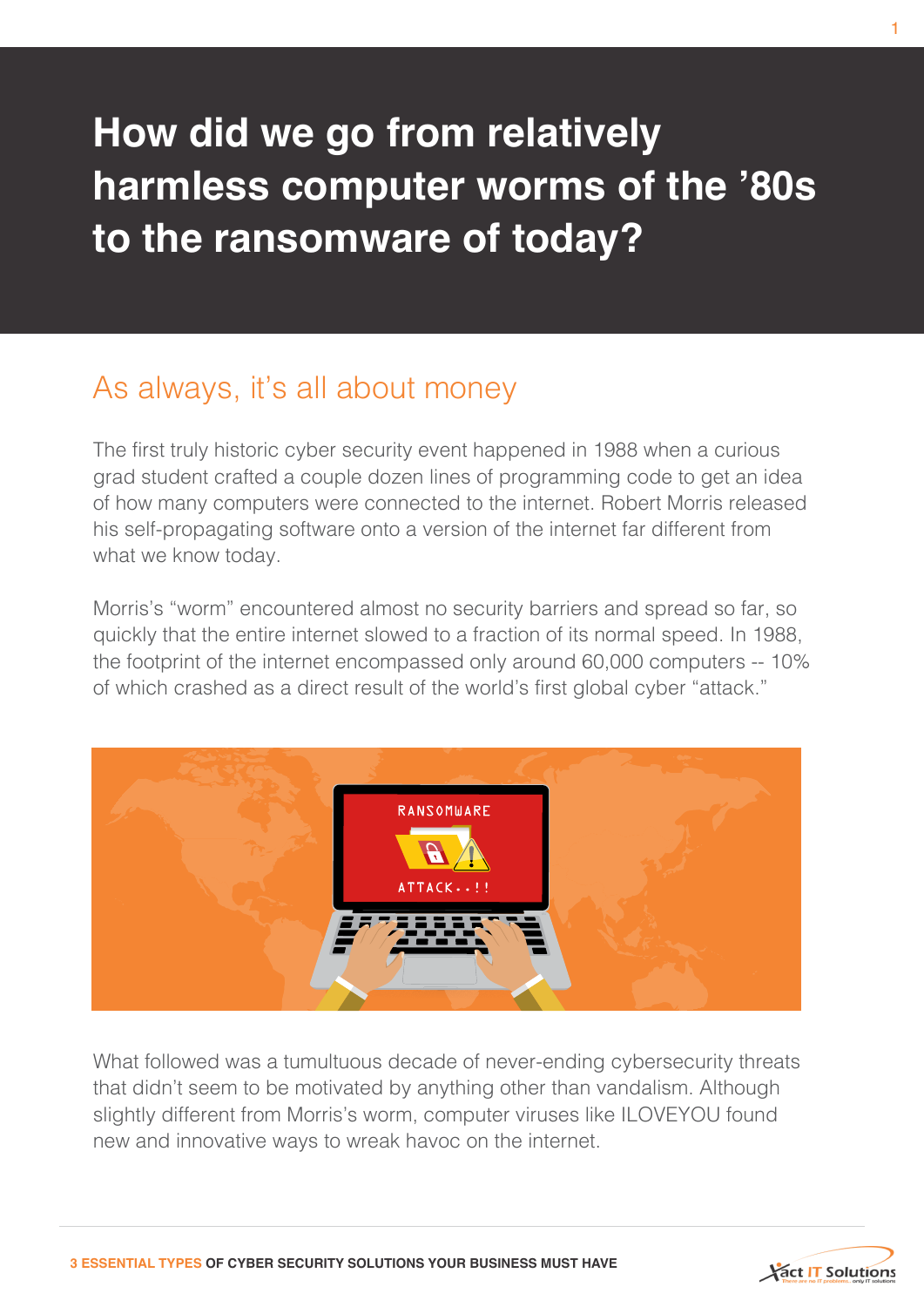## <span id="page-3-0"></span>**A modern approach to cyber security**

## Hint: It takes a lot more than antivirus software

In the 1990s and early 2000s, most users felt that antivirus software was enough to keep them safe. But in 2007, users on both sides of the Atlantic witnessed firsthand how insecure their data really was when TJ Maxx and its overseas subsidiaries admitted hackers had compromised its database, which contained at least 94 million credit cards.

Almost overnight, computer hacking transformed from a malicious pastime into a multimillion dollar industry.

#### **The many faces of malware**

Early security software could only detect and remove worms and viruses that had been analyzed and cataloged. As personal computers and high-speed internet became more affordable for the average user, entrepreneurial hackers started releasing malicious software faster than antivirus companies could keep up with.

*"In 1999, there were around 250 new viruses discovered every day. By 2016, security software vendors were identifying roughly 250 new threats every second."*

The term "antivirus software" quickly became outdated as new types of malicious programming were released. Today, malware is an umbrella term for an ever-growing list of cyber security risks:

- $\blacktriangleright$  Keyloggers
- $\blacktriangleright$  Spam
- $\blacktriangleright$  Ransomware
- $\blacktriangleright$  Root kits  $\blacktriangleright$  Trojans
- ◆ Spyware
- Worms Viruses  $\blacktriangleright$  Adware
- Scareware

Each comes with different threat trajectories and delivery methods -- locally installed software simply isn't enough to keep you safe.

*You need a combination of several cyber security solutions to protect your business and your data.*

 $\overline{2}$ 

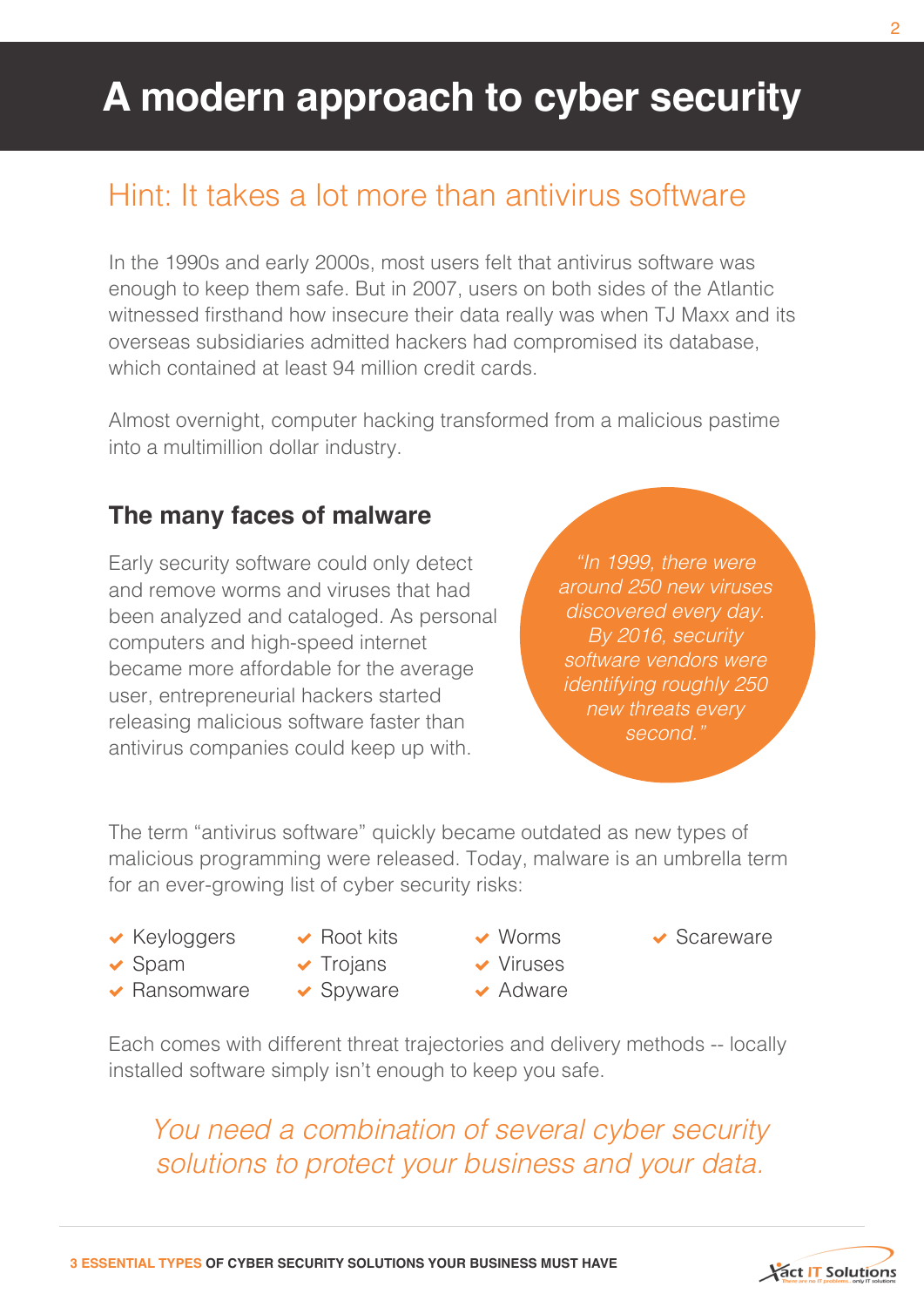### <span id="page-4-0"></span>A barrier between your network and the internet

Web services, cloud technologies, and mobile devices bring countless opportunities for organizations, but they also significantly increase the number of services and solutions that need to be monitored. A single weakness amidst a sea of connections is all a piece of malware needs to take hold of to spread across your entire network.

The key to addressing these types of threats starts with a strong perimeter security framework that controls access to critical applications, services, and data, while denying known threats and monitoring suspicious activity. Some examples of perimeter security solutions include:



#### **Firewalls**

At their most basic, firewalls are a set of protocols that determine what is (and isn't) allowed on your network. By scanning incoming and outgoing traffic, firewalls inspect where certain payloads are coming from and check whether they can be trusted.

Traditionally, firewalls are used for preventing malware, such as Trojans, from sneaking into a network and creating a backdoor for hackers to circumvent security solutions. However, they can also be configured to prevent employees from transmitting sensitive data outside the network.

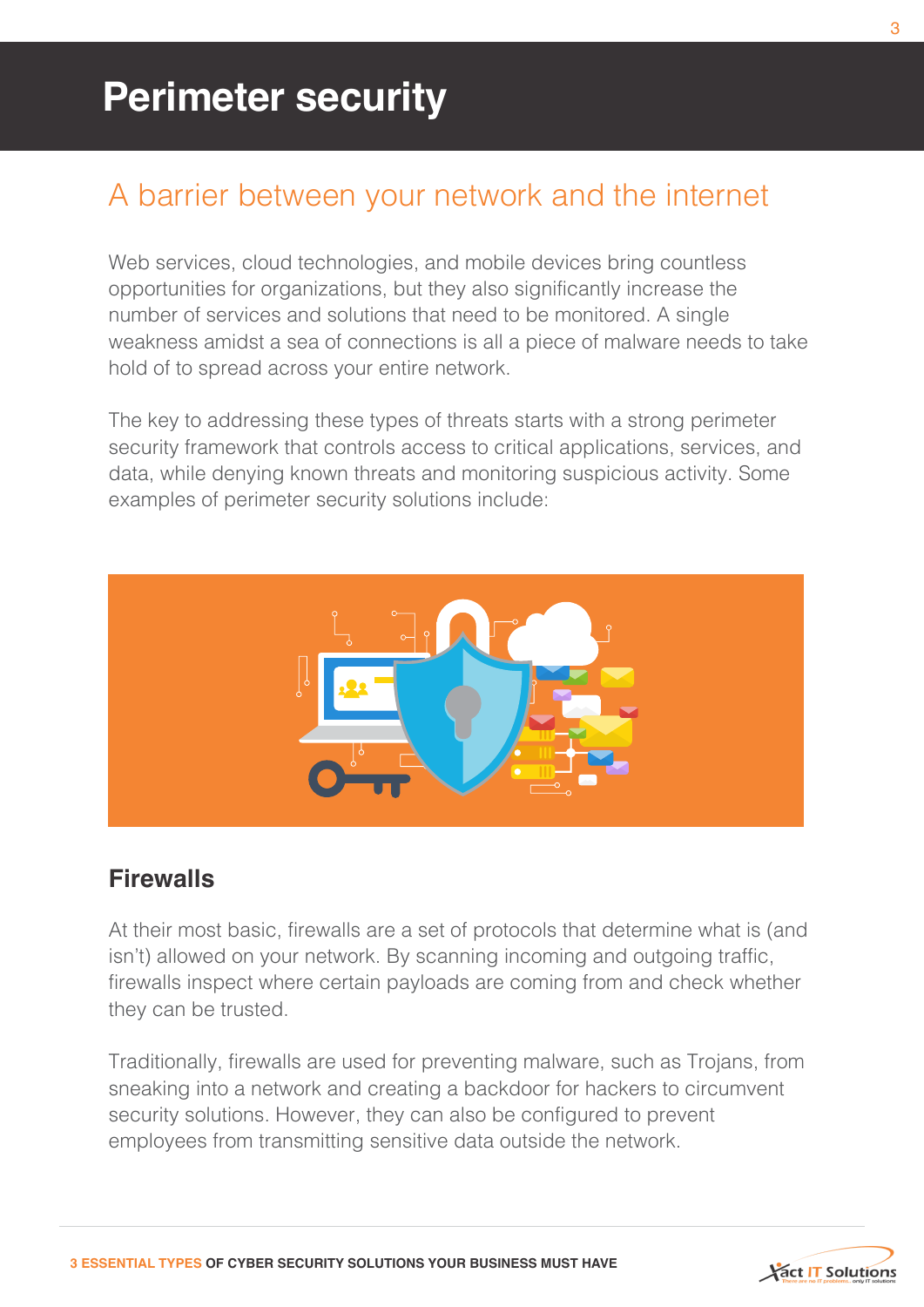#### **Intrusion Prevention Systems**

Although firewalls are probably the most recognizable security strategy, they're not the only perimeter security solution available. Firewalls block traffic based solely on whether it is trusted, which means hackers simply have to deliver their payloads from "trusted" sources to avoid detection.

A logical companion to a firewall is an Intrusion Prevention System (IPS), a solution designed to recognize malicious network activity. IPSs use something called "anomaly-based detection" to sift through applications, network packets, IP addresses, and data to look for patterns that could indicate an intrusion -- even if it appears to come from somewhere safe. This method of detection is extremely effective against hackers who alter existing malware just enough to evade detection.

When malicious payloads are detected, IPSs immediately quarantine or kill them before the infection spreads.

#### **Spam protection**

Some studies show that 91% of cyber attacks start with a phishing attack, usually delivered via email. This type of scam is usually disguised as an urgent request or irresistible offer to lure users into clicking on dangerous, malware-ridden links.

Spam solutions block unsolicited ads and flag emails with suspicious attachments to ensure employees don't see annoying, potentially dangerous messages in their inboxes. More advanced solutions come with "safe browsing" features, which inspect the destination of the URL to make sure it's safe for users to click.

*Even with a strong network perimeter, hackers can find ways to bypass your first line of defense. You need to beef up your system with a couple more layers of security.* 

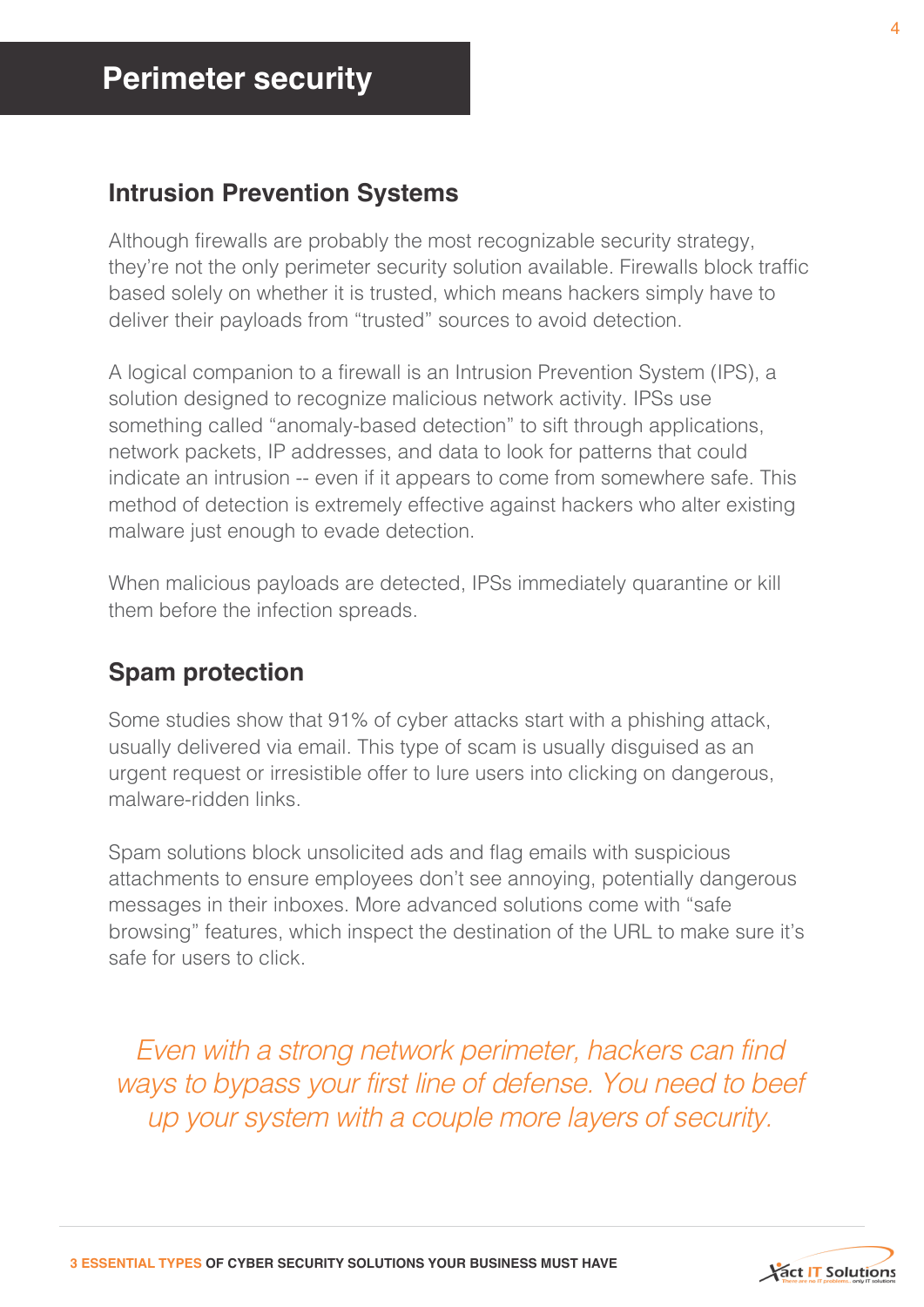### <span id="page-6-0"></span>A firewall can't prevent an employee from plugging in an infected USB drive

Firewalls, Intrusion Prevention Systems and Spam filters can protect your network only from threats that originate on the internet side of your digital perimeter. Think about it like the wall of a castle -- anything trying to get in has to overcome high walls and thick barriers. But once something makes it in, your walls are virtually worthless.

Just because cyber security has evolved past the relatively limited scope of the '80s and '90s doesn't mean those protections have been eliminated. Protecting individual computers and devices from threats that have compromised your local network are still one of the three fundamental aspects of modern cyber security. There are a number of ways to protect your intranet, but the most basic strategies include:



#### **Patching and updating software**

No program or application is perfect. Technology is always changing, and as new features are added new vulnerabilities are bound to emerge. Software vendors regularly release security patches, but over the years users have become accustomed to using more programs than ever before and the process of updating them all has become tedious.

WannaCry is a perfect example of how dangerous outdated software is. When the ransomware struck, any computer running the most recent version of Windows was safe. Microsoft had fixed the vulnerability WannaCry exploited just a few months prior, but the speed at which the malware spread showcased how many businesses neglect security patches.

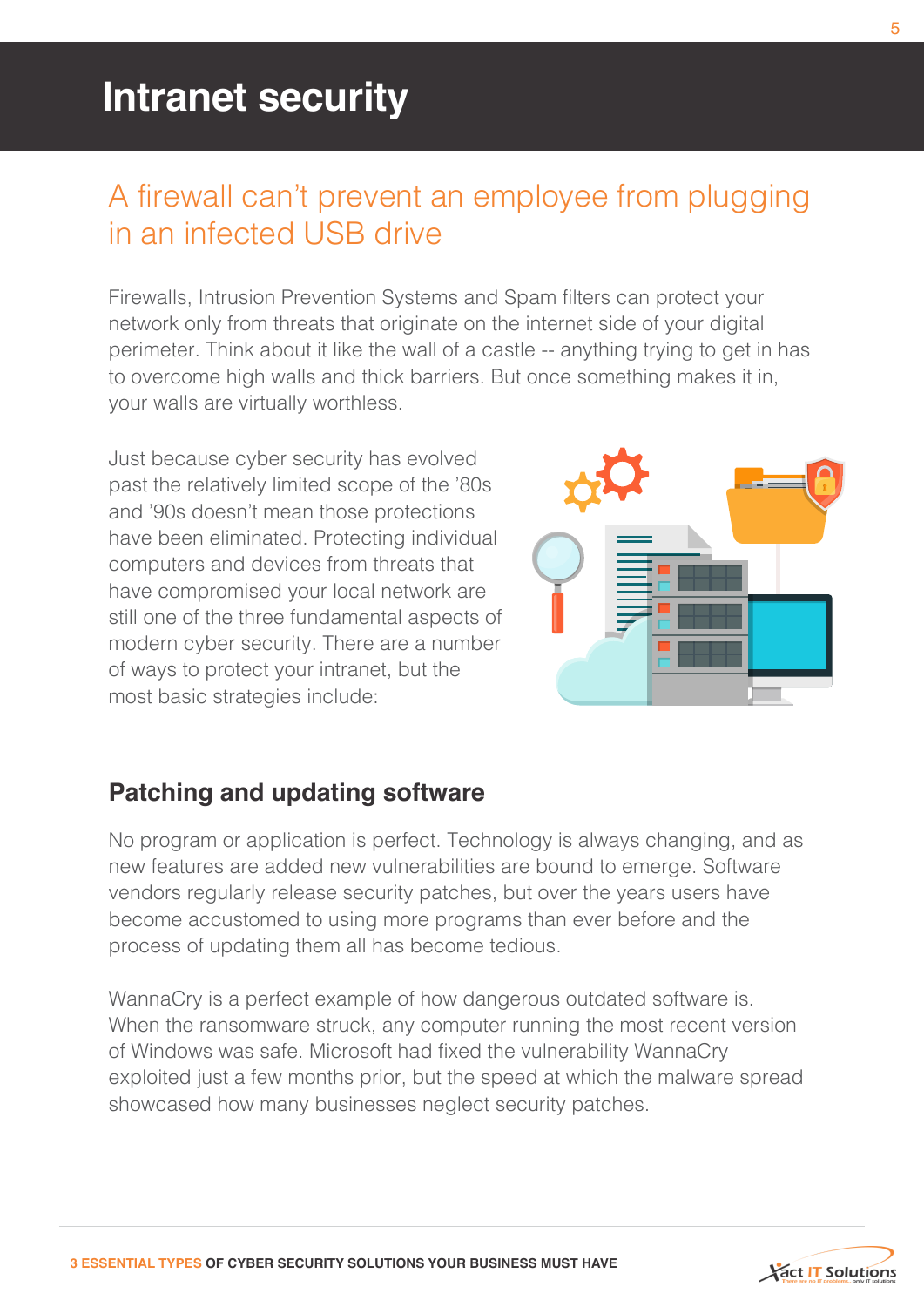#### **Anti-malware software**

Anti-*virus* software was all the rage in the '90s, but anti-*malware* programs are what your computers need today. With regularly updated catalogs of every known virus, trojan, worm, keylogger and whatever else has been released over the years, anti-malware software is installed on individual machines and protects them from any known threat.



Outdated malware continues to make the rounds for various reasons. Regardless of whether a computer is infected because someone plugged in a USB drive that hadn't been formatted in years, or because you accidentally clicked on a link in a "Nigerian Prince" email, anti-malware will prevent an infection. Just remember that these solutions cannot protect you from new and bleeding-edge malware.

#### **Physical security**

With hundreds of new cyber security threats being discovered every second, it's easy to forget about the oldest trick in the book: good old-fashioned burglary and vandalism. In addition to all the fancy IT services and solutions protecting your business, physical data security needs to be woven into everything you do -- especially if you operate in a regulated industry.

Every data regulation standard -- Sarbanes-Oxley, the Payment Card Industry and the Health Insurance Portability and Accountability Act -- requires you to safeguard your information with video surveillance, restricted physical access to databases, and more. Make sure your cyber security plans protect you from both high- and low-tech threats.

*Once you've insulated your IT resources from internet-based attacks and localized security gaps, there's only one thing left to worry about...*

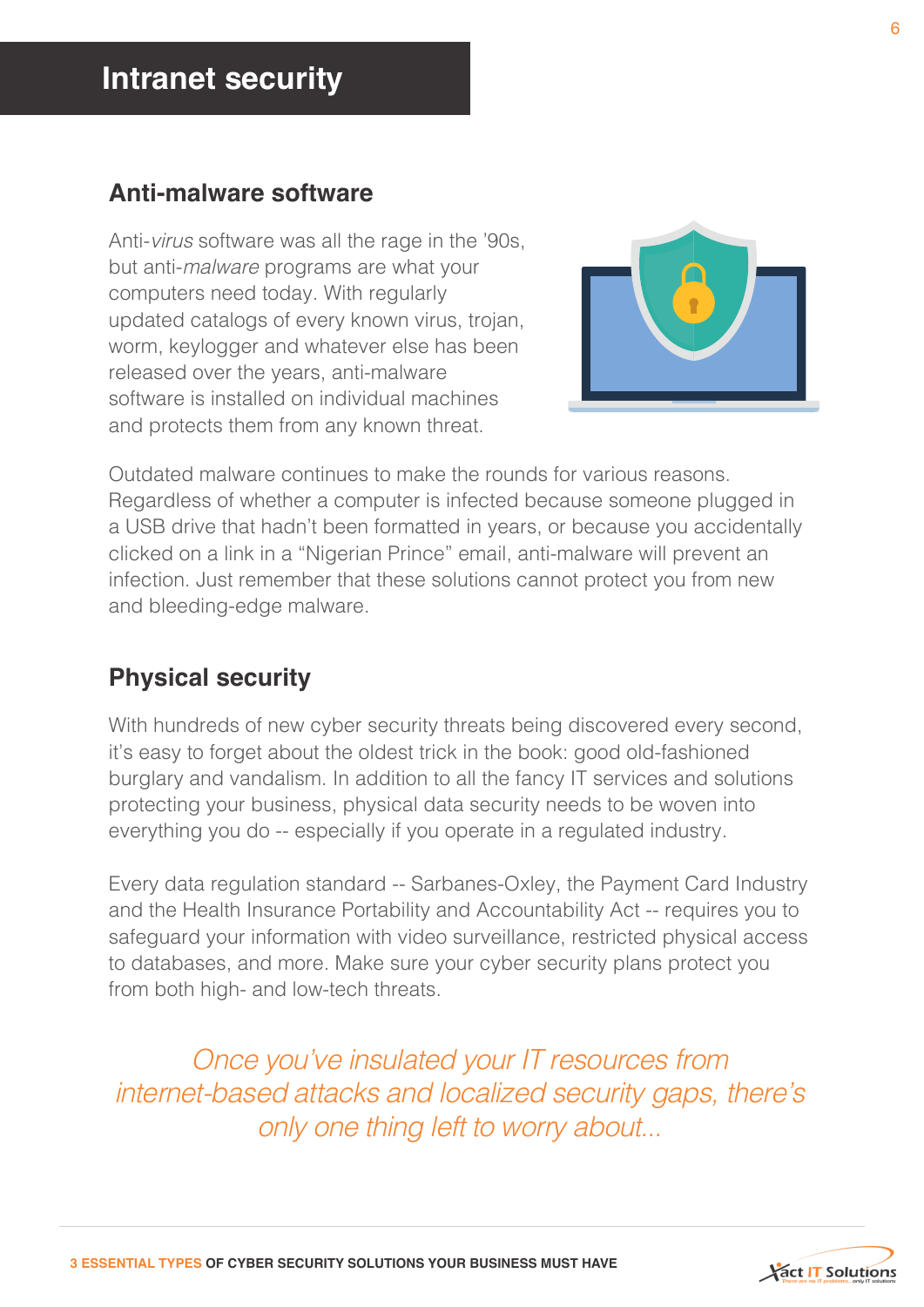## <span id="page-8-0"></span>People are the weakest links in any security framework

When security breaches make headlines, they tend to be about powerful malware attacks or cunning hackers, causing many computer users to believe these are the only threats they should worry about. Due to this, companies put all their resources into perimeter and intranet security, but often overlook the risk exposure created by their own people.

The role that insiders play in cyber security is far bigger than you may believe. According to Verizon's 2018 Data Breach Investigation Report, 28% of security breaches are caused by "internal actors" and mistakes such as answering unsolicited emails, connecting to unsecured networks, and setting weak passwords.

When these actions are performed by trusted individuals, firewalls, anti-malware software, and spam blockers won't be able to protect your business. Fortunately, there are several ways to make sure your employees don't fall into these traps.

#### **Employee training**

Comprehensive security awareness training must be provided so that employees know how to defend themselves and your organization against different threats. Regardless of whether you're conducting training seminars in-house or getting third-party support, cover these key topics:

#### **1. Malware**

Devote time to defining the various types of malware (e.g., ransomware, Trojan horses, worms) and explain what each are capable of. This helps staff identify the onset symptoms of malware and what to do if they suspect their device is infected.





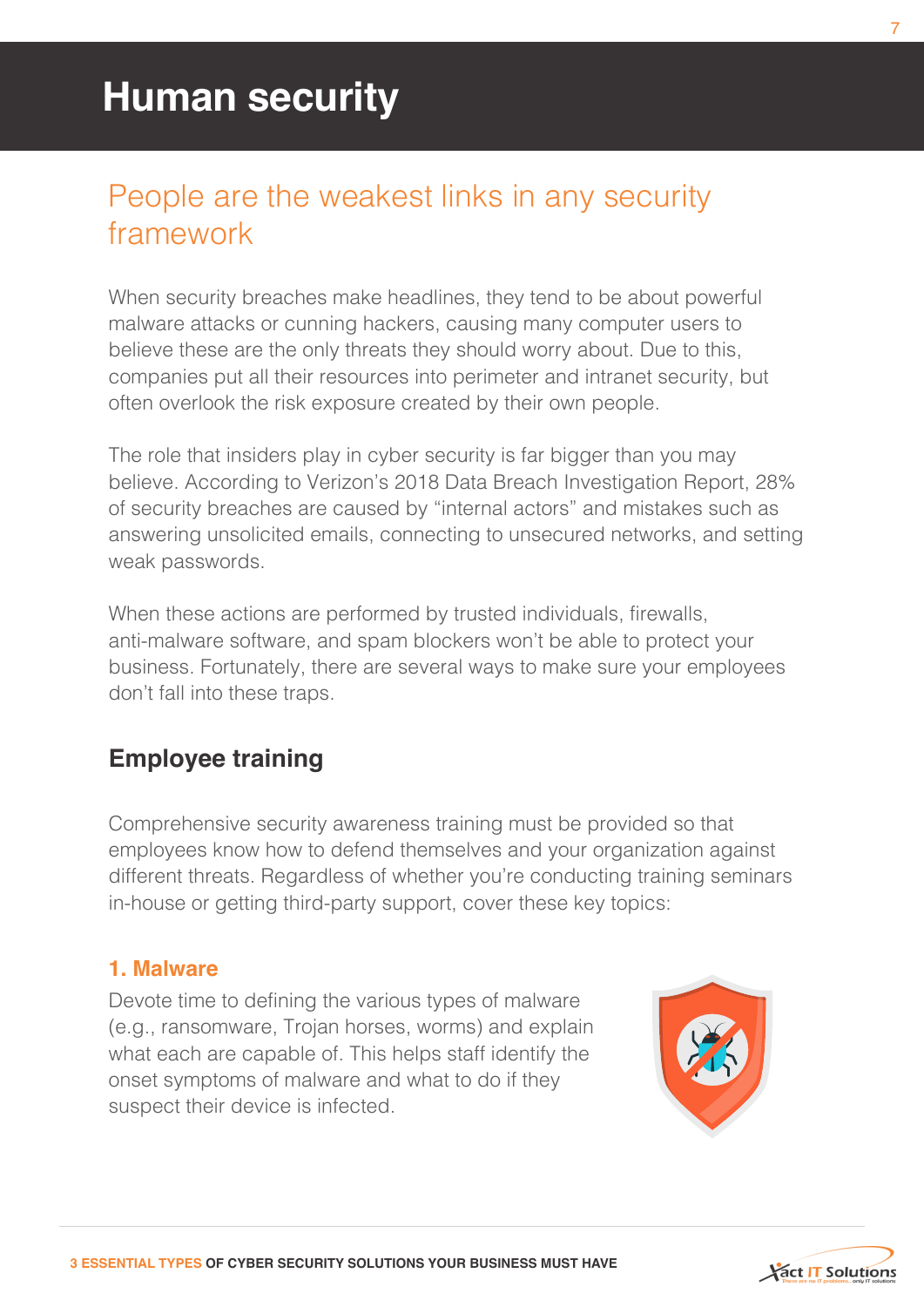#### **2. Public hotspots**

If your company has remote work or bring-your-own-device policies, your staff needs to know how dangerous public WiFi networks are. Hackers usually tap into these unsecured networks to intercept incoming and outgoing traffic.

#### **3. File-sharing best practices**

A surprising number of breaches occur simply because employees carelessly share sensitive files or leave them open while they're away. It's important to educate your staff about which documents they're allowed to share and whom they can share them with. It's also a good idea to encourage them to keep their desks clean of sensitive information, to minimize data leaks.



#### **4. Social engineering**

A majority of cyber criminals spread malware by exploiting a person's trust - usually by masquerading as a friend, bank teller, or a manager -- and persuading them to click on a link, reveal login credentials, or download a dangerous file.

To prepare your employees for these threats, help them identify the tell-tale signs of an online scam like emails that urge users to click on a link, or pop-up ads that offer free goods if the victim fills out a personal survey. Ultimately, your goal is to teach your staff to develop a healthy skepticism of every link, file attachment, and website they see online.

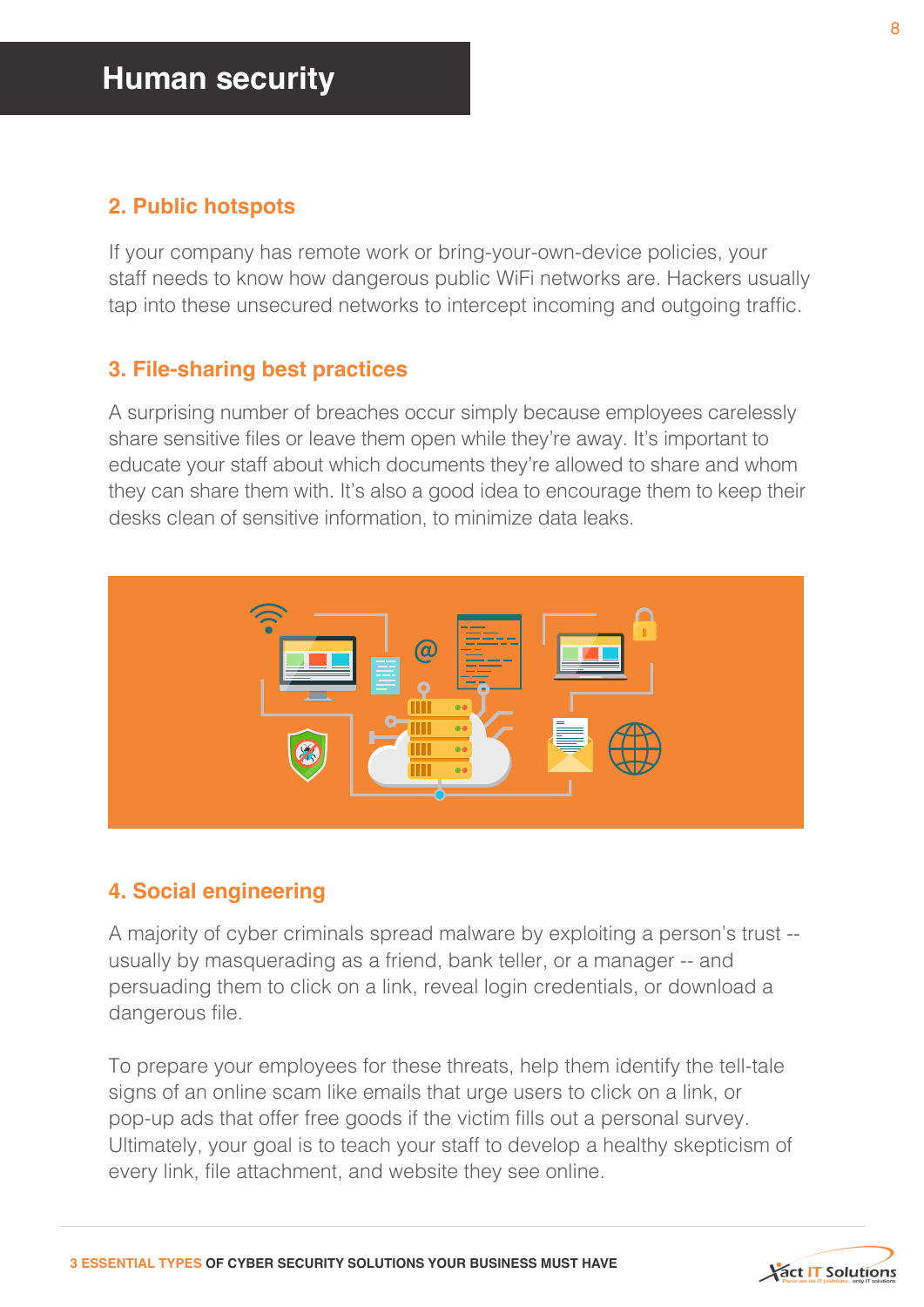#### **Password policies**

Generic passwords tend to be Achilles heel of most cyber security frameworks. In 2018, reports found that "123456" and "password" are still the most commonly used passwords. By using "brute-force" attack methods, hackers can easily guess login credentials and hijack accounts. The only way to remove this vulnerability is to ensure your employees set strong and unique passwords for every account.

Complicated passwords with uppercase and lowercase letters, numbers and symbols are great, but ultimately the longer the password the better. You should also make it compulsory to create passwords for different accounts. This way, if a hacker manages to expose the login credentials of one account, he or she won't be able to gain easy access to another.



#### **Security testing**

After committing to regular awareness trainings and strict password policies, it's important to make sure that employees have fully absorbed the information. Security testing essentially reinforces the best-security-practices you want to see in the workplace. In fact, studies show that susceptibility to threats like phishing emails drop by almost 20% after a company runs tests and simulations.

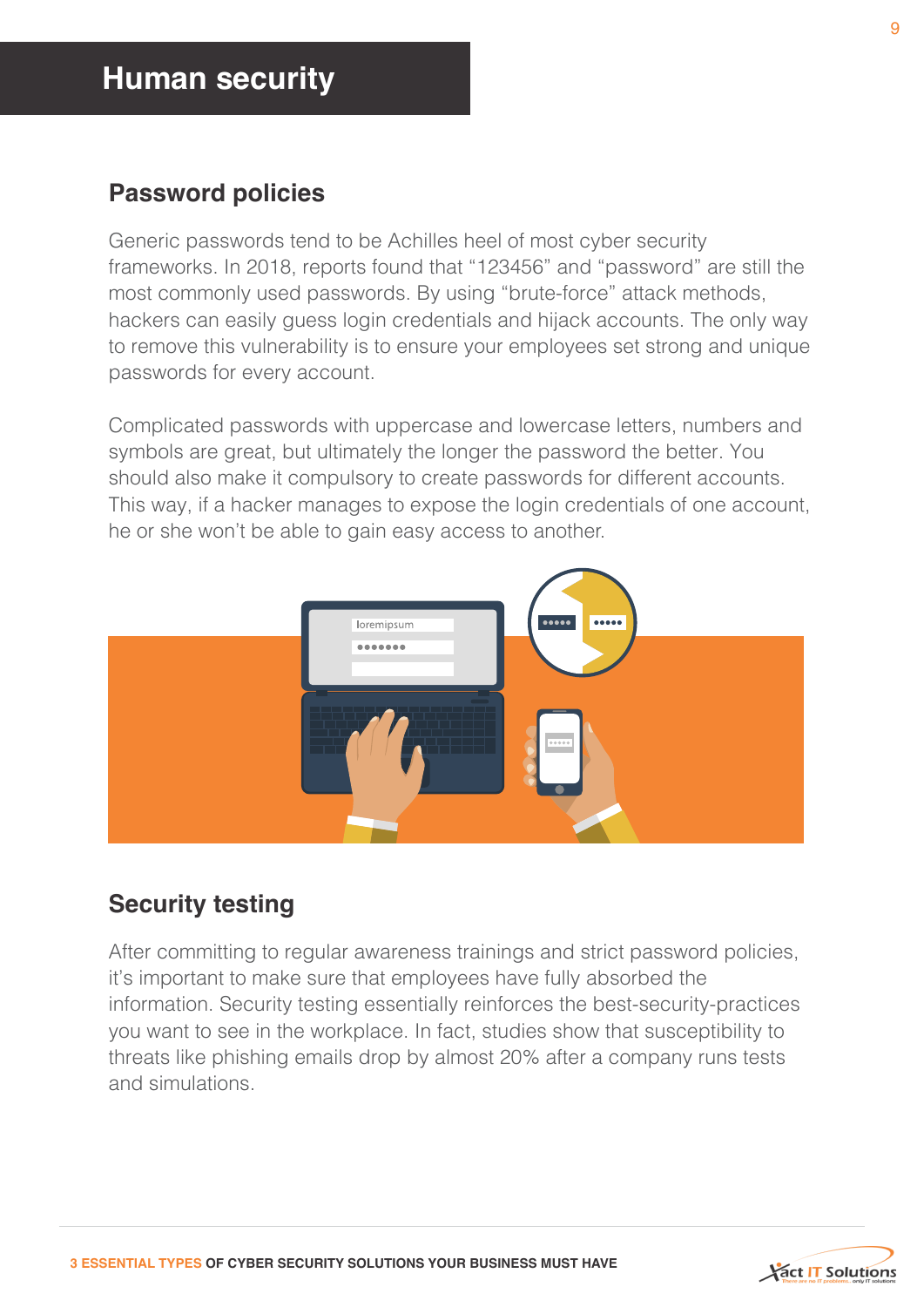You should consider conducting quizzes that test the staff's knowledge on identifying phishing scams, responding to malware attacks, and securing their devices. For more practical tests, create role-playing exercises where employees have to avoid common scams from social engineers. Then evaluate their scores based on their decisions during the exercise.

To take it a step further, think about hiring penetration testers or security researchers to simulate real-world attacks that truly test your employees' security habits.

Remember, tests and security training should be conducted frequently (at least once every quarter). The ultimate goal in the human security layer is to develop critical thinkers who can defend against a variety of threats.

*Only when Perimeter, Intranet and Human Security are working in concert you can finally be certain that all your bases are covered.*





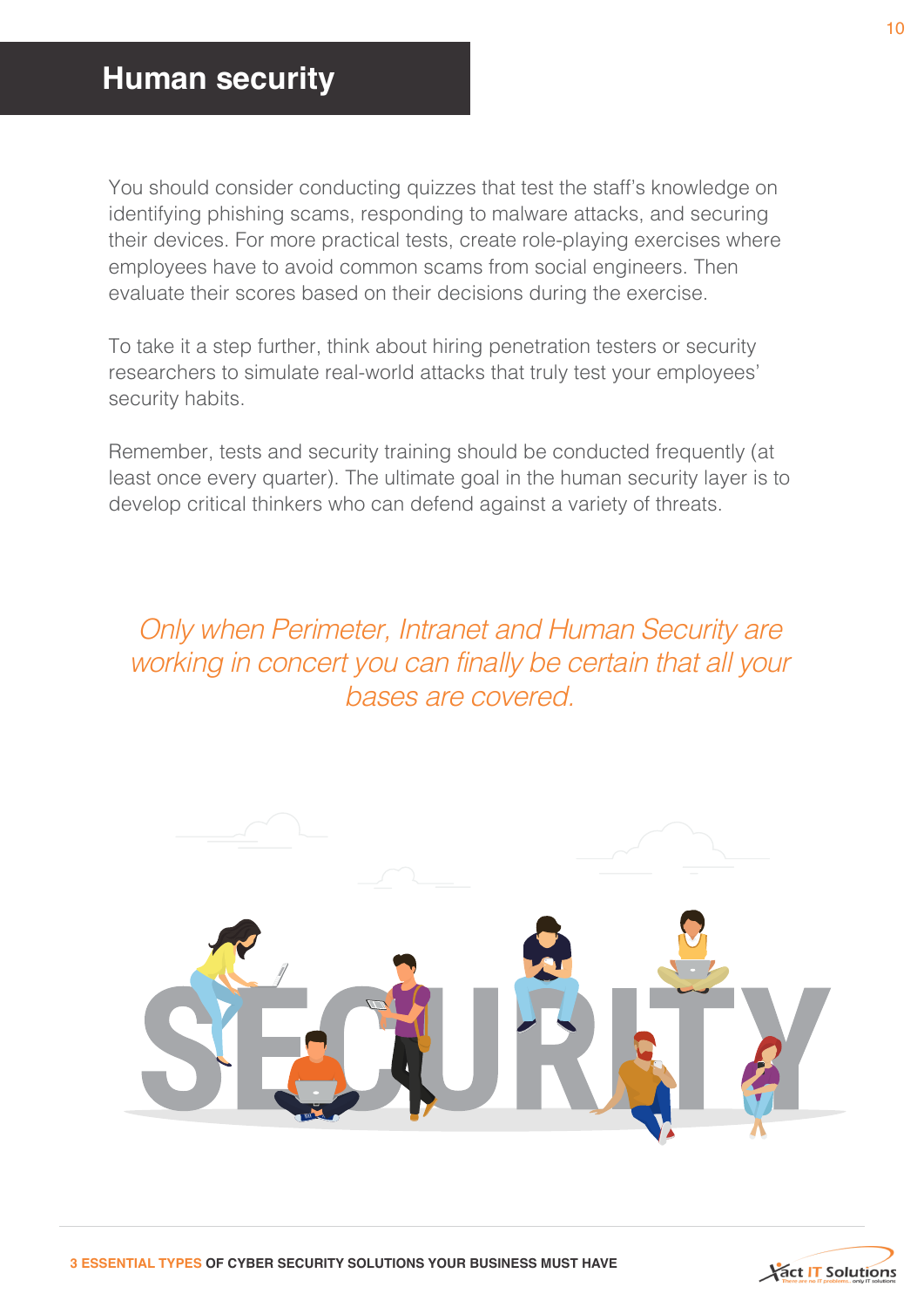## <span id="page-12-0"></span>The trick is personalizing your plan

When anti-virus software and a healthy dose of skepticism were enough to protect businesses from the perils of the internet, off-the-shelf solutions weren't hard to come by. But the threats of today are not so easily overcome. Everything from your firewall to your employee training sessions need to be tailored to your business and the risks specific to your location, industry and product.

You could devote a sizable portion of your budget to building an IT support team with enough manpower to handle the variety of day-to-day and long-term cybersecurity tasks, but for most small- and medium-sized businesses, the numbers just don't add up.



For a budget-friendly plan tailored to your company and with the support of a diverse team of security experts, a managed IT services provider (MSP) is the way to go. For an affordable monthly fee, you gain 24x7 access to more talent than you could ever afford in house.

The broad array of expertise an MSP provides you with means you get personalized plans for each branch of cybersecurity covered in this eBook. Preventative measures, deployments, optimizations, and ongoing support are provided as a unified service that keeps you secure -- no matter what the future has in store.